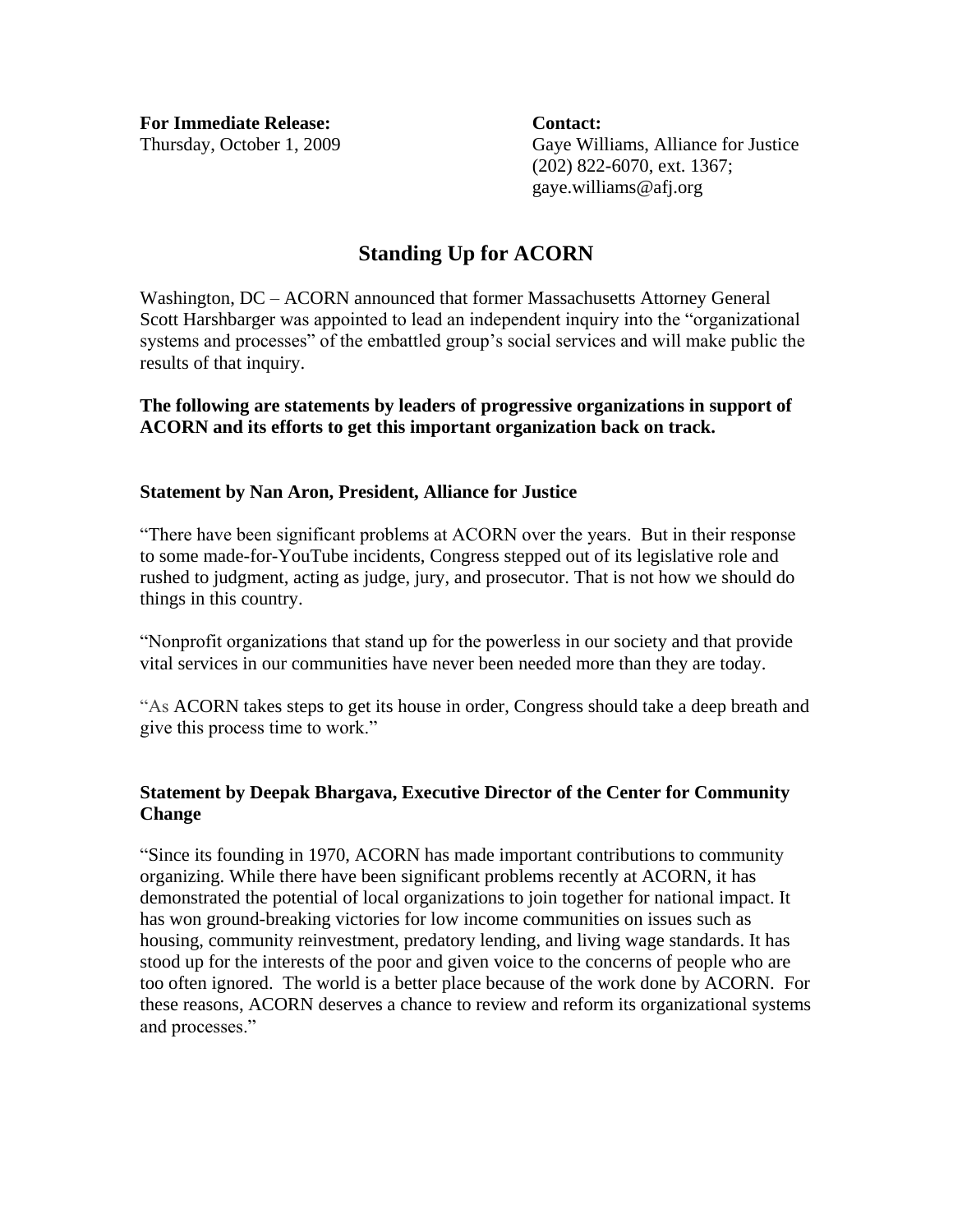# **Statement by Wade Henderson, President of the Leadership Conference on Civil Rights**

"There's no question that ACORN has made some painful mistakes, but unlike some other government contractors and Wall Street firms whose actions have had more serious consequences, ACORN hasn't run from its problems. Instead, it swiftly fired the staffers in the now-infamous videotapes and immediately ordered retraining of its other employees. It also took the unprecedented step of retaining former Massachusetts Attorney General Scott Harshbarger to lead an independent investigation of this incident and other problems.

"Whether providing Katrina relief, fighting high-cost predatory loans, or working to reduce poverty, ACORN has done work for almost 40 years that no other national organization is doing for poor and minority communities. You wouldn't know that from listening to ACORN's critics.

"So let's keep things in perspective. ACORN is not the scourge that some right-wing shouting heads would like the public to believe. It's an organization with a valuable mission that has made some missteps and is trying valiantly to correct them. We support ACORN's efforts to put its house in order. And ACORN deserves the chance to earn the public's trust once again."

## **Statement by USAction Program Director Alan Charney**

"Given the tremendous amount of good work ACORN has done, and the important work it must do in the future, we support the appointment of former Massachusetts Attorney General Scott Harshbarger to conduct an independent inquiry.

"It is imperative that concerns over ACORN's practices – some legitimate, others less so – be investigated and addressed in a timely manner so that ACORN can continue to do what it does best: provide assistance to low-income homeowners, many of whom are facing foreclosure in this time of economic stress. Until the inquiry is complete, Congress should resist political pressure and remember that ACORN is important and indispensable to millions of Americans who often do not have a place at the table, including people of color and immigrants."

#### **Statement by Robert L. Borosage, Co-Director, Campaign for America's Future**

"ACORN has a proud record of serving the poorest and most vulnerable in our society. It reaches out, helps them organize, registers them to vote and gets them to the polls, provides counseling that protects them from predatory lenders, and much more. So it is not surprising that ACORN became the bête noire of Karl Rove and the rabid right. Rove traduced US Attorneys, demanding that they prosecute non-existent voter fraud. Rightwing zealots made fools of themselves arguing that ACORN's support of the Community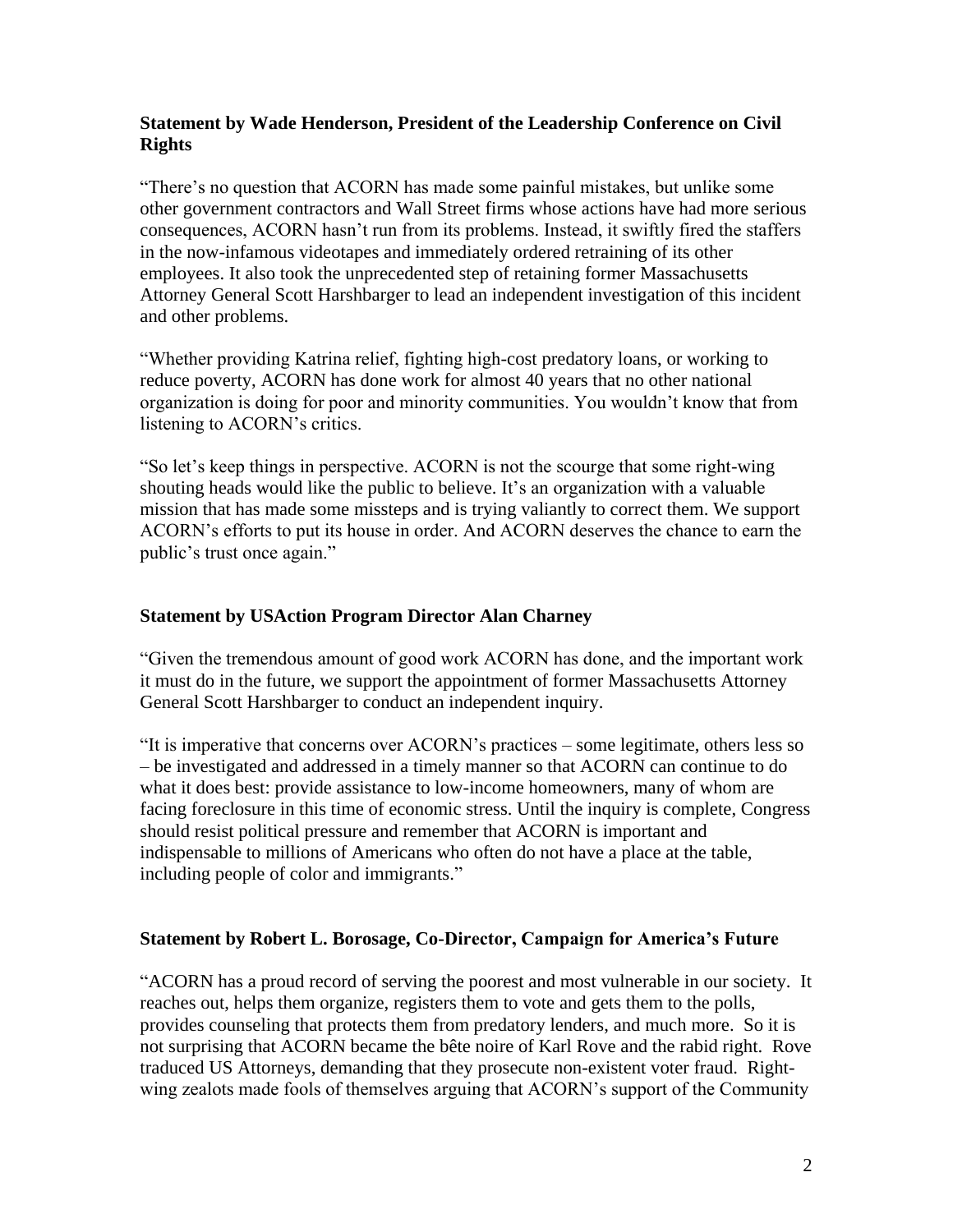Reinvestment Act was the central cause of the financial collapse. A large organization with hundreds of offices and thousands of staff members and volunteers, ACORN has plenty of management challenges. So a right-wing hit squad could film a couple of staff members saying idiotic things. But YouTube ignominy and right-wing hostility is not grounds for persecuting an organization that has devoted its energy and resources to empowering the poorest among us. At the Campaign for America's Future, we are proud to have worked with ACORN in the past and look forward to doing so in the future."

#### **Statement by NAACP President Ben Jealous**

"We are deeply troubled by the despicable "railroading" strategy being employed by antidemocratic zealots to bring down the Association of Community Organizations for Reform Now (ACORN) and end their invaluable service to poor and disadvantaged communities. This is particularly disturbing considering that there are a number of official investigations presently underway to determine if indeed they are actually guilty of the accusations being made of them.

"In this time of economic crisis, with homelessness and unemployment on the rise, we need organizations that are willing to work with families and communities that are underserved to help coordinate and bring their plight to those elected to serve their interests. Though many find it hard to believe with the onslaught of negative and too often disingenuous stories about ACORN, they have a long-standing legacy of empowering those seeking a better life in our nation. Standing true to our American principles, we must allow all of the evidence to come forward before casting judgment."

# **Equal Justice Society Statement**

"The Association of Community Organizations for Reform Now (ACORN) has championed the rights of low and moderate income level families for more than three decades. With the backing of 400,000 member families in about 75 cities across 40 states, ACORN has become a target of the Right Wing de-legitimization machine. Just as Van Jones was recently attacked with half-truths and outright lies in order to remove him from his position, so have the same forces politically assaulted ACORN for years.

"As promoters of racial, social and economic justice, the Equal Justice Society continues to support ACORN, its mission and its constituents. We do not support any actions that will further impair the ability of low and moderate income people to seek and access much-needed assistance. Thus, we find it regrettable that the House took the first steps to eliminate federal funding for ACORN's services. Instead, we believe the process for seeking the truth and proper consequences includes awaiting the findings of Scott Harshbarger and holding only the necessary people accountable for any wrongdoing.

# **Statement from Nathan Newman, Executive Director, Progressive States Network**